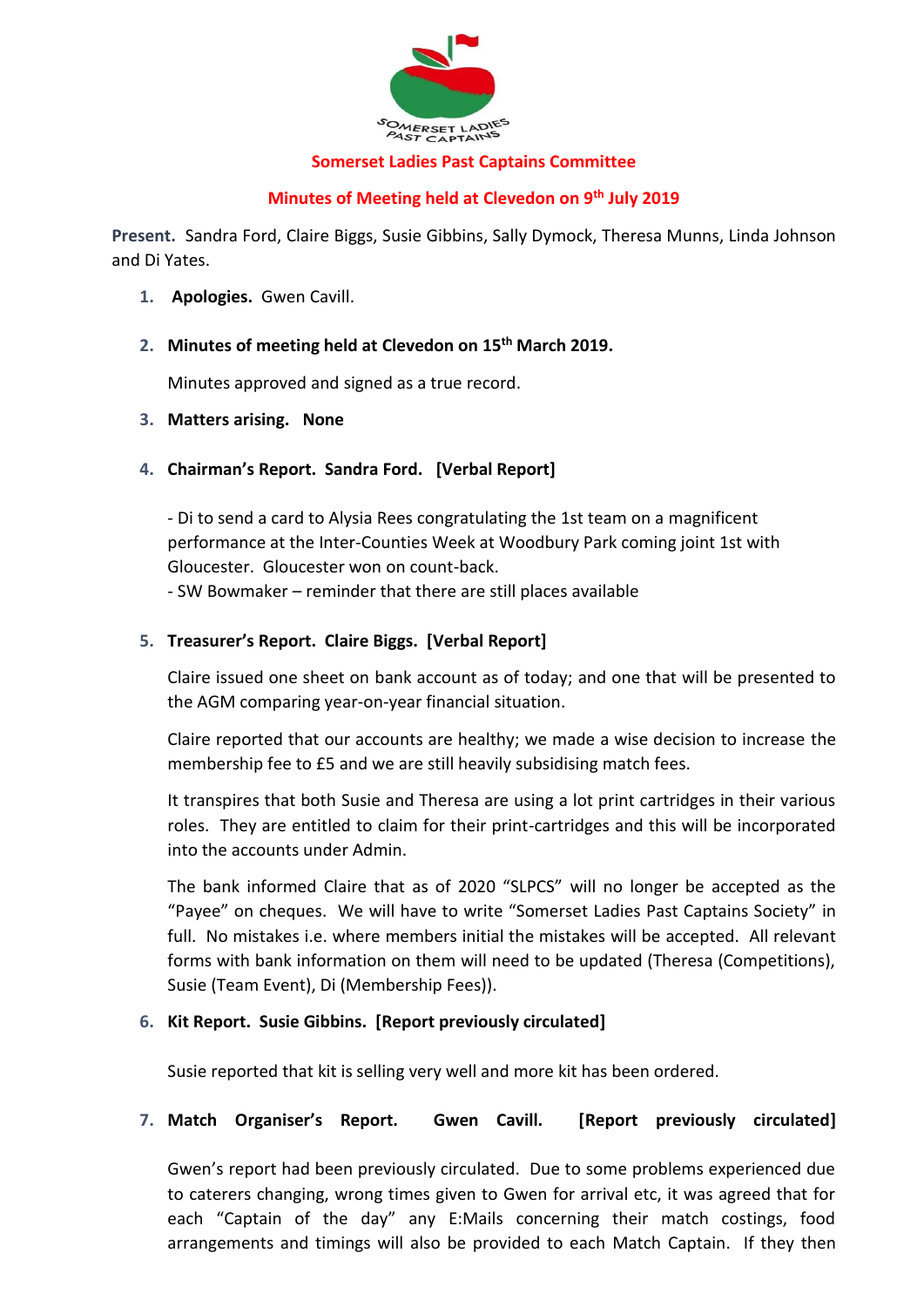need to renegotiate they have all the information available to them. Also it was agreed match captains should communicate at least two months in advance of the match.

Sandra will E:Mail Lesley the 2020 Somerset County competition dates. The SLPCS website page needs to have our 2020 competitions and matches added to our page.

Although occasionally it cannot be helped, it was felt better to avoid matches on consecutive days.

#### **8. Team Event 2019. Susie Gibbins. [Report previously circulated]**

Positive comments received and the staff very welcoming and helpful. It was agreed to have another Committee meeting with management of Woodbury Park to make sure everything is in place as we did in 2018.

There have been suggestions that if we particularly like a venue, why restrict attendance to two years; make it three. Susie will talk to Woodbury Park about availability and costings.

Susie has checked out the Abbey at Redditch and it is not fit for purpose for 84 ladies. Elfordleigh has been looked into but unfortunately they do not have enough rooms.

## (a) Team Event Survey

Sally presented a one page summary of the survey results with a brief outline of members' views. Overall the members are happy with the way the Team Event is run. The outcome is that next year we will no longer have a first come served basis approach to entrants. The notice will go on website, forms will have to be returned to Susie with a cheque by a certain date. Once the deadline has been achieved Susie will make a random draw. Those not in the team event will be informed by E:Mail. Sally to prepare a note to issue to Delegates on the new agreed process for Team Event.

Sandra will make an announcement at the AGM covering the above decision and Sally will make a short presentation concerning the survey results to the members in attendance.

Note: Whilst cheques are available currently to secure bookings, we must recognise that at some stage banks will dispense with them and that BACs is the way to go. When that happens members will be able to copy their BACS info via E:Mail to the relevant organiser.

It was also recognised that some members enter every event and try to play in matches; and some only enter the team event. Discussion took place about the merit of giving preference to those who actually support the Past Captains. No decision was made currently, but future committees may wish to look at this.